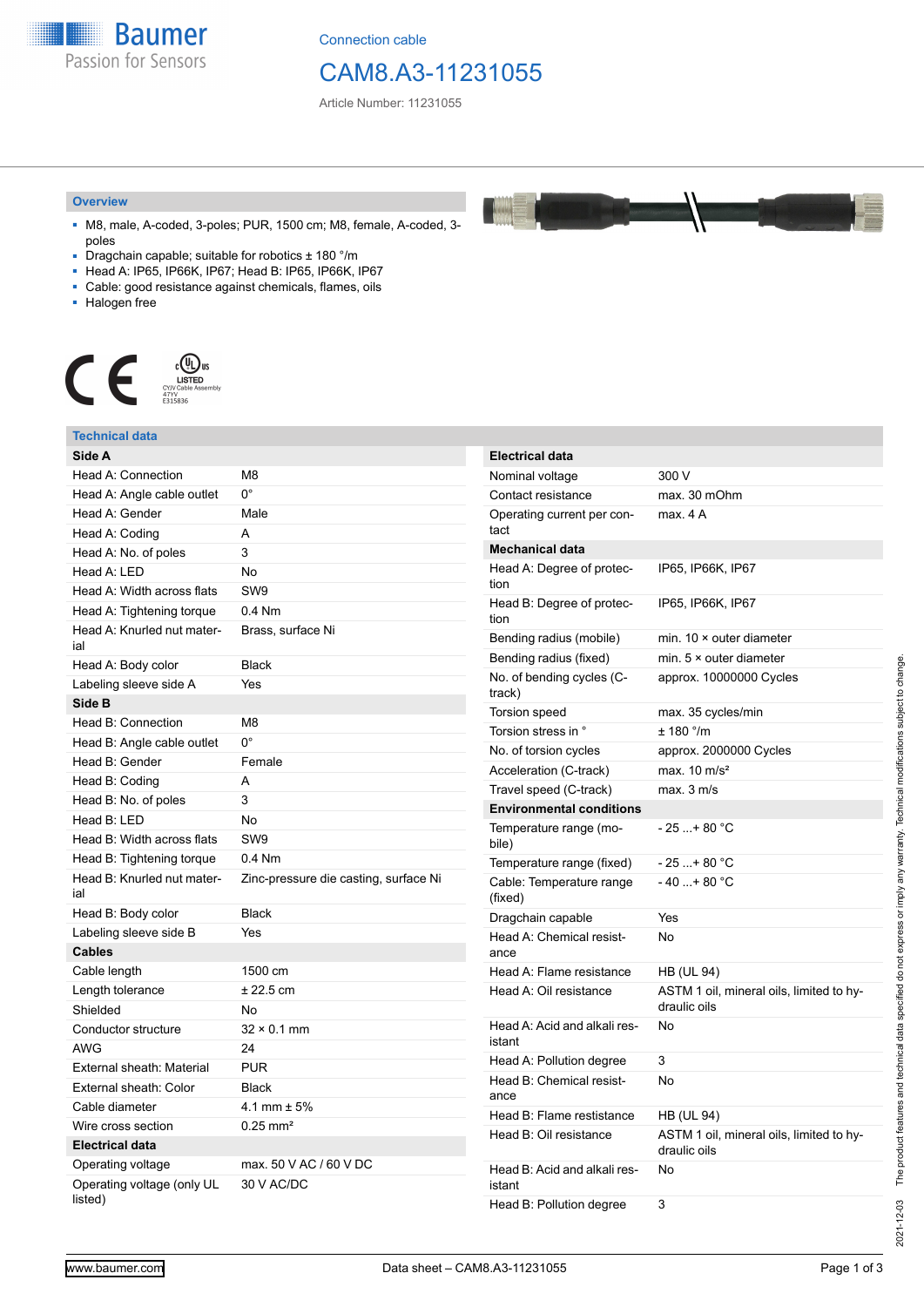

Connection cable

### CAM8.A3-11231055

Article Number: 11231055

#### **Technical data**

**Technical drawing**

**Side A**

#### **Environmental conditions**

Cable: Chemical resistance Good (DIN EN 60811-404)

Cable: Flame resistance Conform UL 1581 §1090 (H); CSA FT2; IEC 60332-2-2

### **Environmental conditions**

Cable: Silicone-free Yes

Cable: Oil resistance Good (DIN EN 60811-404)

### **Side B**

### **Technical drawing**





#### **Coding Coding**